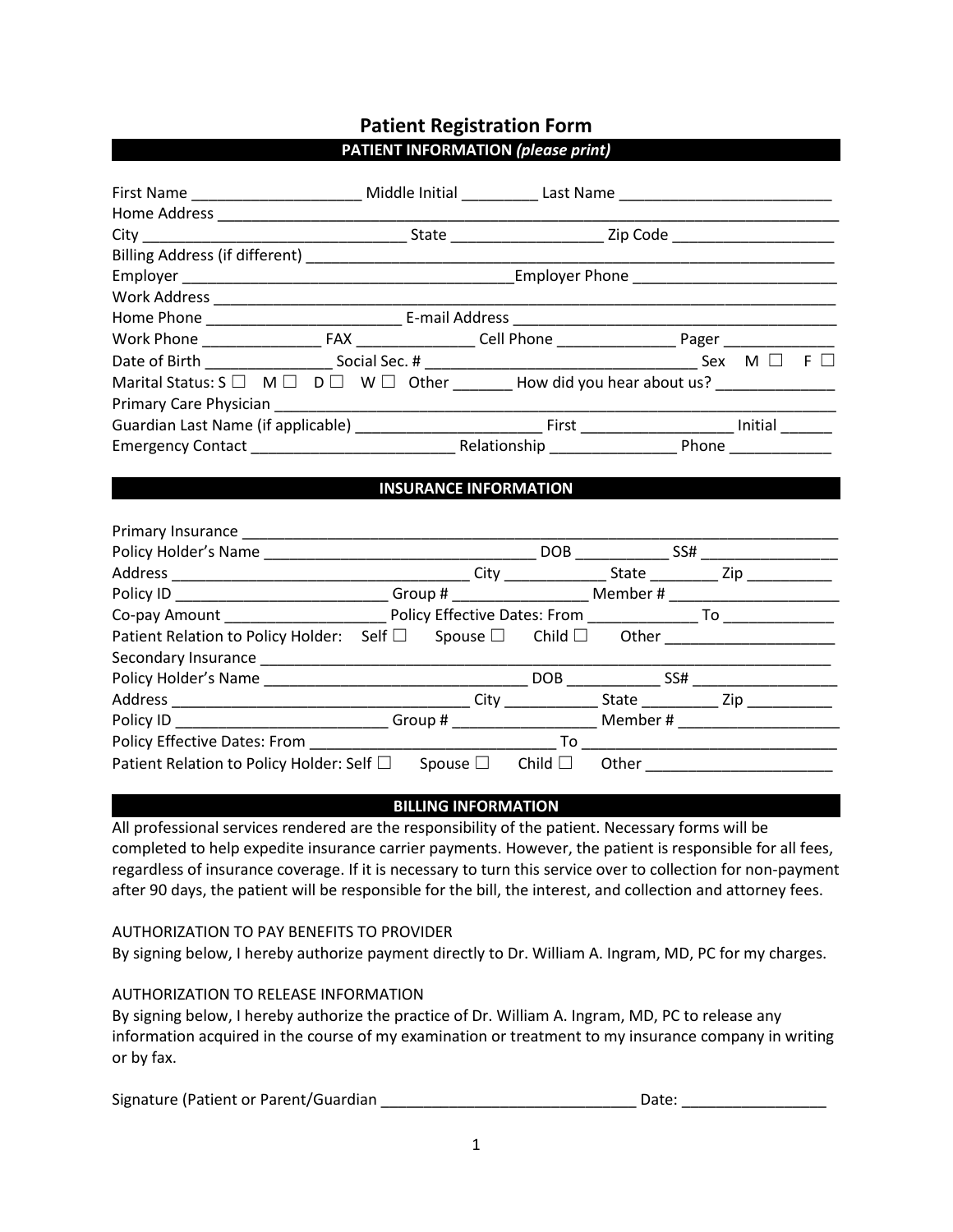### **Please list all of your prescription drugs, over the counter drugs, and supplements**

### **Prescription Drugs:**

| <b>Drug</b> | <b>Dosage</b> | <b>Frequency</b> |
|-------------|---------------|------------------|
|             |               |                  |
|             |               |                  |
|             |               |                  |
|             |               |                  |
|             |               |                  |
|             |               |                  |
|             |               |                  |
|             |               |                  |
|             |               |                  |
|             |               |                  |

### **Over the Counter Drugs and Supplements:**

| <b>Drug</b> | <b>Dosage</b> | <b>Frequency</b> |
|-------------|---------------|------------------|
|             |               |                  |
|             |               |                  |
|             |               |                  |
|             |               |                  |
|             |               |                  |
|             |               |                  |
|             |               |                  |
|             |               |                  |
|             |               |                  |
|             |               |                  |

#### **Allergies to Medications:**

| <b>Drug</b> | Type of Reaction |
|-------------|------------------|
|             |                  |
|             |                  |
|             |                  |
|             |                  |
|             |                  |

**Pharmacy \_\_\_\_\_\_\_\_\_\_\_\_\_\_\_\_\_\_\_\_\_\_\_\_\_\_\_\_\_\_\_\_\_\_\_\_\_\_\_ Phone # \_\_\_\_\_\_\_\_\_\_\_\_\_\_\_\_\_\_\_\_\_\_\_\_\_\_\_\_\_\_**

For insurance purposes, if Dr. Ingram or our Nurse Practitioner prescribe a nasal steroid or an antihistamine for you, we need to know which of the following you have tried:

I have tried: Flonase □ Nasonex □ Allegra □ Zyrtec □ Claritin □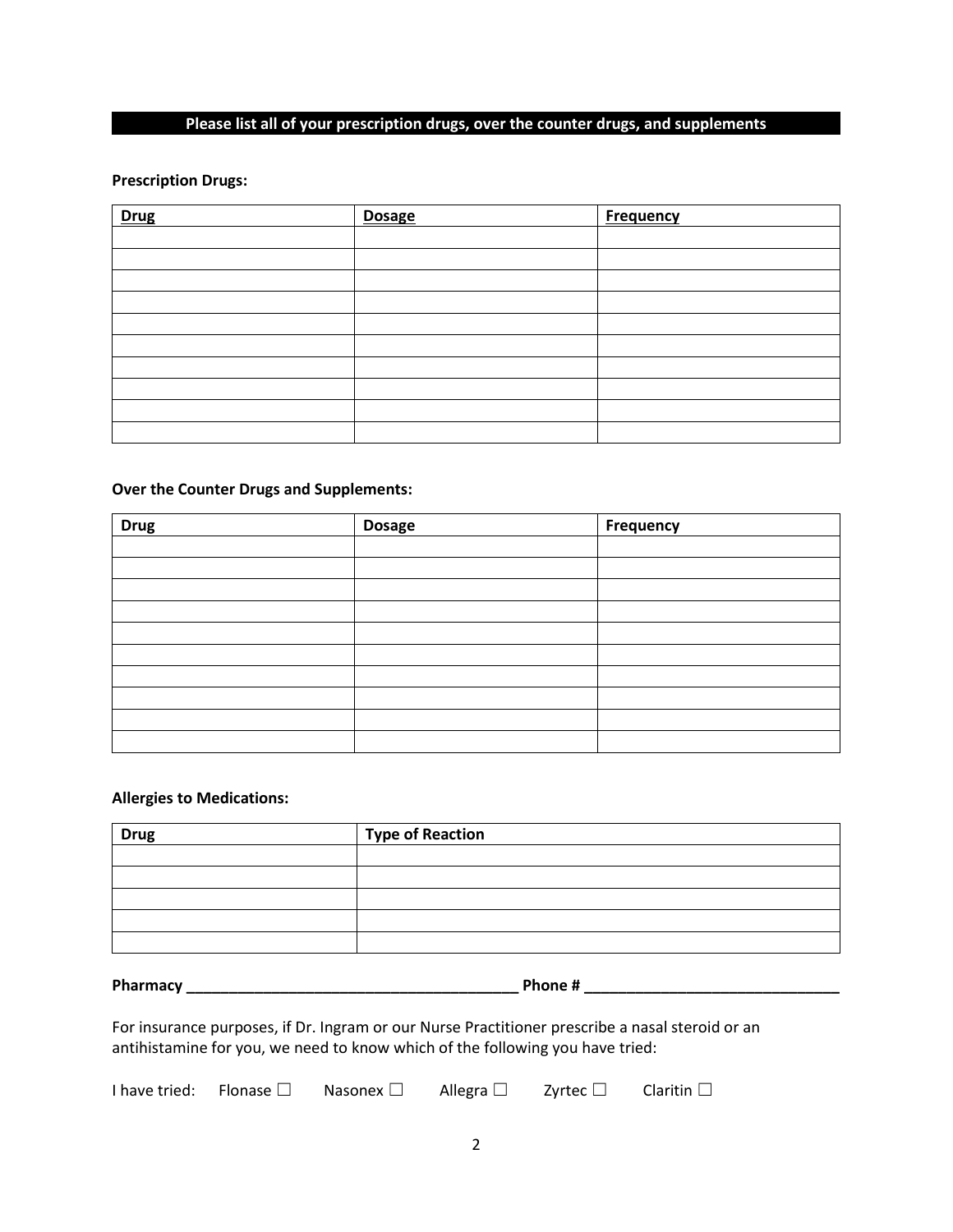# **Health History & Allergy Questionnaire**

| Please printout this form, complete it, and bring it with you to your first appointment.               |                                                                                                      |                                |  |                                |                  |
|--------------------------------------------------------------------------------------------------------|------------------------------------------------------------------------------------------------------|--------------------------------|--|--------------------------------|------------------|
|                                                                                                        | Name $\Box$                                                                                          |                                |  |                                | Female $\square$ |
|                                                                                                        |                                                                                                      |                                |  |                                |                  |
|                                                                                                        |                                                                                                      |                                |  |                                |                  |
|                                                                                                        | Address ________________________________City ___________________________State ______ Zip ___________ |                                |  |                                |                  |
|                                                                                                        |                                                                                                      |                                |  |                                |                  |
|                                                                                                        |                                                                                                      | <b>Personal Health History</b> |  |                                |                  |
|                                                                                                        | Please check any of the medical concerns that other doctors have diagnosed you with in the past.     |                                |  |                                |                  |
| $\Box$ Allergies                                                                                       | $\Box$ Anxiety                                                                                       | $\Box$ Arthritis               |  | $\Box$ Asthma                  |                  |
| $\Box$ Blood Clots                                                                                     | $\Box$ Bronchitis                                                                                    | $\Box$ Cancer                  |  | □ COPD/Emphysema               |                  |
| $\Box$ Colon/Rectal Disorders                                                                          | $\Box$ Depression                                                                                    | $\Box$ Diabetes                |  | $\Box$ Easy Bleeding           |                  |
| $\Box$ Endocrine/Thyroid Disorders                                                                     | □ Epilepsy/Seizures                                                                                  | $\Box$ Fibromyalgia            |  | $\Box$ Glaucoma                |                  |
| $\Box$ Headaches                                                                                       | $\Box$ Heart Problems                                                                                | $\Box$ Hepatitis               |  | $\Box$ HIV/AIDS                |                  |
| $\Box$ High Blood Pressure                                                                             | $\Box$ Kidney Disease                                                                                | □ Liver Disease                |  | $\Box$ Measles                 |                  |
| □ MONO/EBV/CMV                                                                                         | $\Box$ Myocardial Infarction                                                                         | $\Box$ Neurological Disorders  |  | $\Box$ Obstructive Sleep Apnea |                  |
| $\Box$ Osteoporosis                                                                                    | $\Box$ Other                                                                                         | $\Box$ Pneumonia               |  | $\Box$ Rheumatic Fever         |                  |
| $\Box$ Skin Disorder                                                                                   | $\Box$ Stomach Ulcer                                                                                 | $\square$ STD                  |  | $\Box$ Whooping Cough          |                  |
|                                                                                                        |                                                                                                      |                                |  |                                |                  |
| <b>History of Family Illnesses/Allergies</b>                                                           |                                                                                                      |                                |  |                                |                  |
| Are you pregnant? Yes $\square$ No $\square$                                                           |                                                                                                      |                                |  |                                |                  |
|                                                                                                        |                                                                                                      |                                |  |                                |                  |
| Quit $\Box$ When? ______________ Do you drink alcohol? Yes $\Box$ No $\Box$ How much? ________________ |                                                                                                      |                                |  |                                |                  |
|                                                                                                        |                                                                                                      |                                |  |                                |                  |
|                                                                                                        |                                                                                                      |                                |  |                                |                  |
|                                                                                                        |                                                                                                      |                                |  |                                |                  |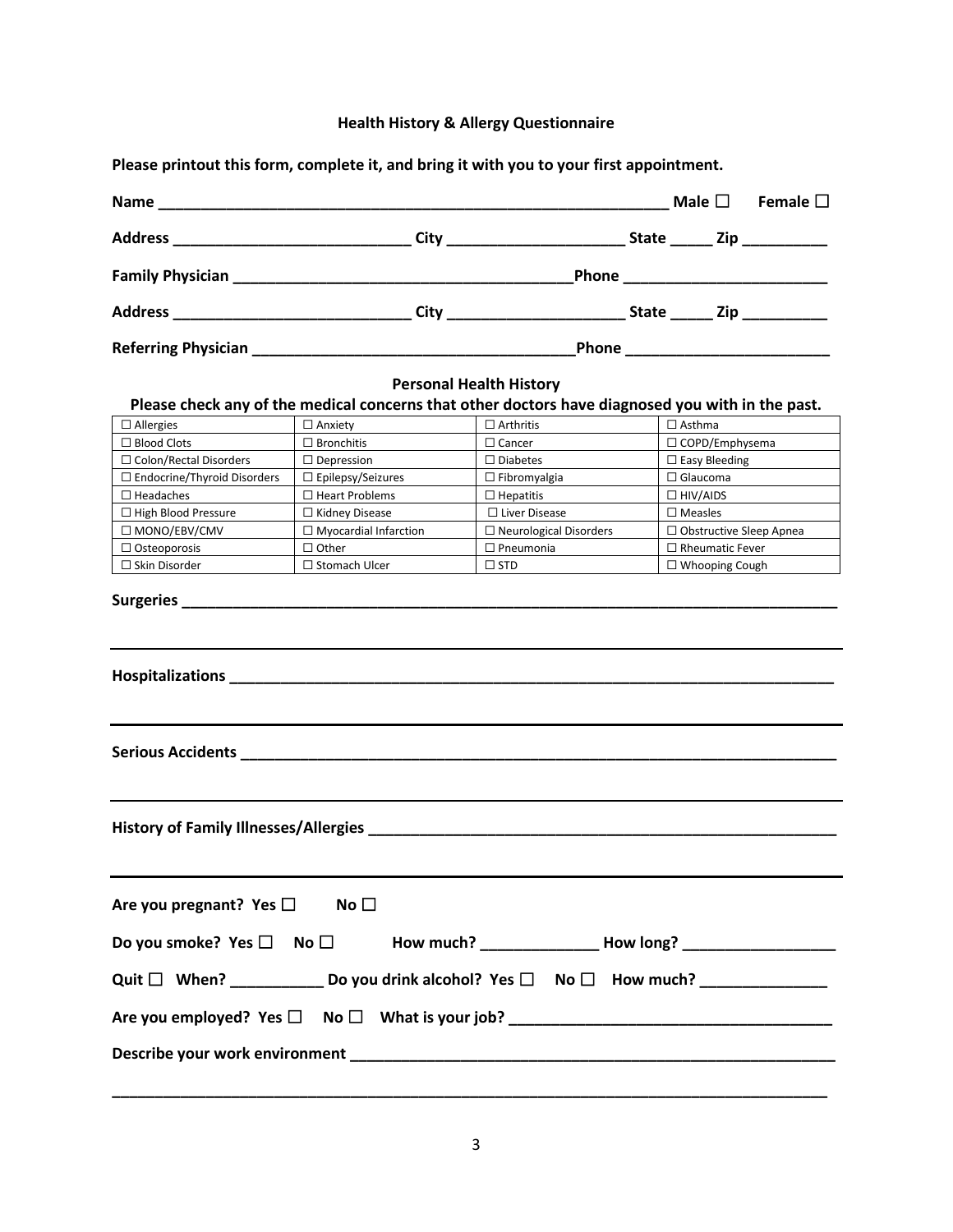### **Review of Systems**

#### **Please check the problems that you are having:**

#### **EARS:**

 $\Box$  Pain □ Hearing loss □ Fullness □ Drainage □ Ringing □ Dizziness □ Noise exposure

### **NOSE:**

 $\Box$  Pain □ Obstruction □ Congestion □ Drainage □ Nosebleeds □ Snoring □ Polyps □ Changes in smell

# **THROAT:**

- □ Pain
- □ Swelling
- □ Drainage
- □ Tonsillitis
- □ Swallowing

### **NECK:**

 $\Box$  Pain □ Hoarseness □ Thyroid problems

#### **ALLERGIES:**

□ Hives □ Hay fever

### **EYES:**

- □ Pain
- □ Itching
- □ Double vision
- □ Blurred vision
- $\Box$  Glaucoma
- □ Cataracts

**SKIN:**  $\Box$  Rashes □ Psoriasis □ Itching □ Jaundice

### **LUNGS:**

□ Cough □ Bloody cough  $\Box$  Bronchitis  $\Box$  Asthma □ Emphysema

#### **CARDIAC:**

□ Chest pain □ Fluttering □ Extra beats □ Prolapsed valve □ Swelling

### **GI:**

□ Heartburn □ Ulcers □ Cramping □ Diarrhea □ Constipation

#### **GU:**

□ Burning □ Frequency □ Bleeding □ Kidney infections

### **CONSTITUTIONAL:**

□ Weight gain □ Weight loss □ Fevers □ Fatigue

### **MUSCLE/BONES:**

- □ Neck pain □ Back pain □ Joint pain
- □ Weakness

### **NEURO:**

□ Seizures □ Numbness □ Paralysis □ Tingling

### **HEAD:**

□ Headaches □ Migraine □ Cluster

#### **PSYCH:**

□ Depressed □ Anxious □ Irritable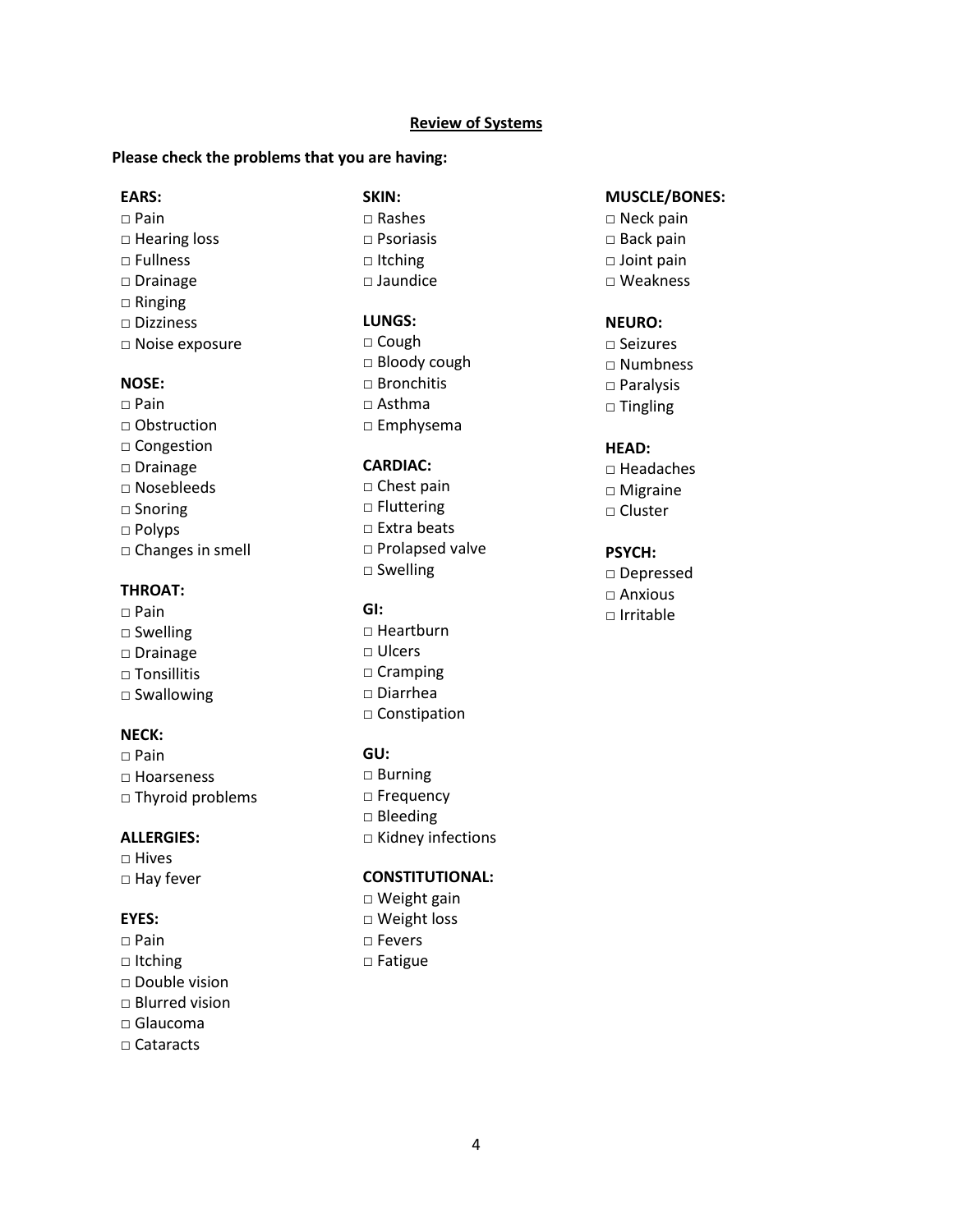# **ALLERGY SCREENING**

| <b>POLLEN SYMPTOMS:</b>           | <b>MOLD SYMPTOMS:</b>                        |
|-----------------------------------|----------------------------------------------|
| □ Worse outdoors                  | □ Worse outdoors from 4-9 pm                 |
| □ Worse on windy days             | □ Worse on cool evenings                     |
| □ Worse on clear days             | $\square$ Worse in low, damp areas/buildings |
| $\Box$ Worse outdoors 7 - 11 am   | $\Box$ Worse mowing or playing in grass      |
| $\Box$ Worse in warm air          | □ Worse on windy days                        |
| □ Worse in cool air               | <b>CONTACT SYMPTOMS:</b>                     |
| □ Better indoors                  | □ Worse after lights are on 1 hour           |
| □ Better outdoors                 | □ Worse in certain rooms                     |
| <b>DUST SYMPTOMS:</b>             |                                              |
| □ Worse indoors                   | □ Worse in basement                          |
| □ Better outdoors                 | □ Worse near a barn                          |
| □ Worse 30 minutes after retiring | $\Box$ Worse around animals                  |
| □ Worse in cold weather           |                                              |
| $\square$ Worse when sweeping     |                                              |
| $\square$ Worse when dusting      |                                              |
|                                   |                                              |
|                                   |                                              |
|                                   |                                              |

**\_\_\_\_\_\_\_\_\_\_\_\_\_\_\_\_\_\_\_\_\_\_\_\_\_\_\_\_\_\_\_\_\_\_\_\_\_\_\_\_\_\_\_\_\_\_\_\_\_\_\_\_\_\_\_\_\_\_\_\_\_\_\_\_\_\_\_\_\_\_\_\_\_\_\_\_\_\_\_\_\_\_\_\_\_**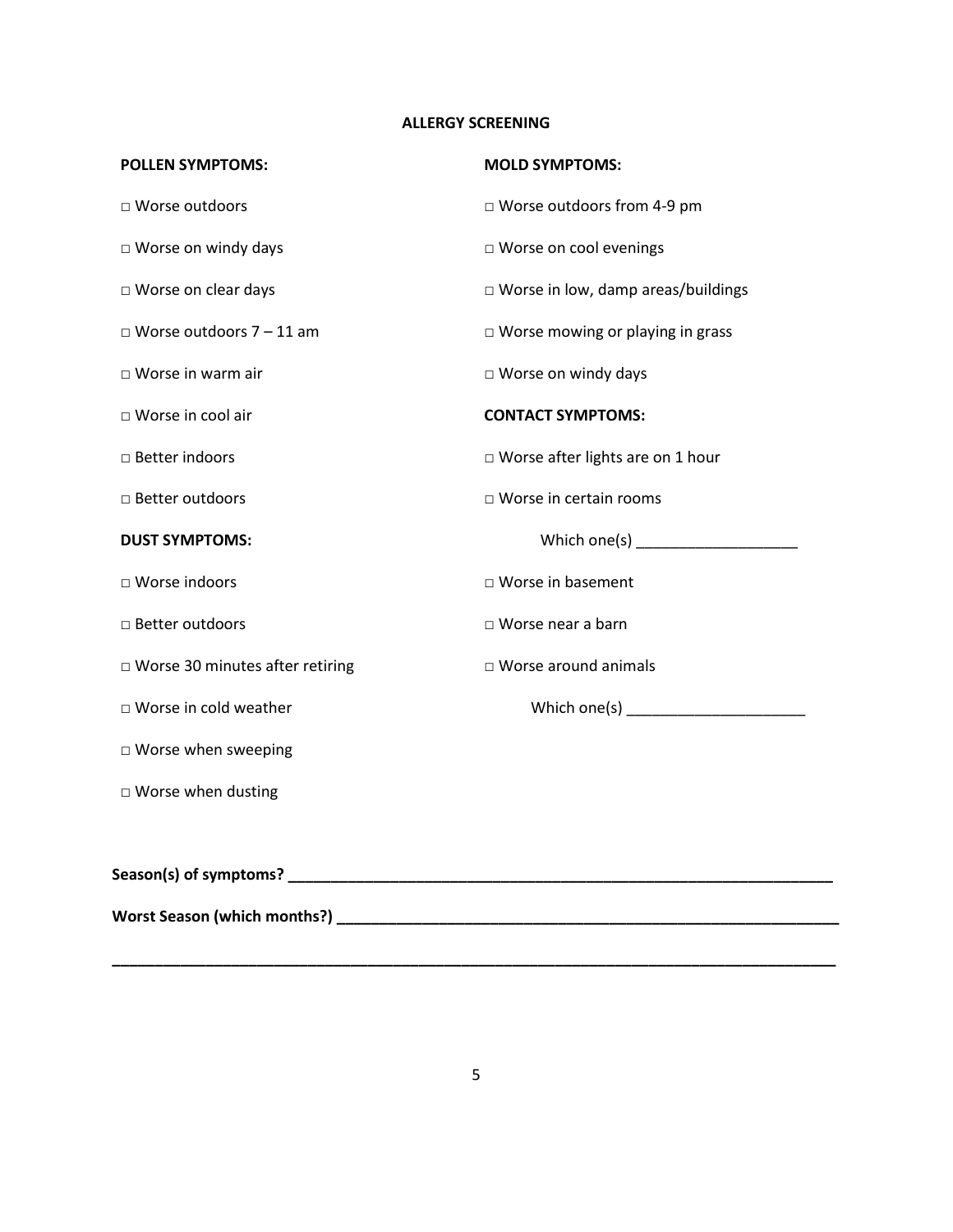## **William A. Ingram, MD, PC 18015 Oak Street, Suite B Omaha, NE 68130 402-991-1975**

To the Patients of Dr. William A. Ingram:

My primary concern as your physician is to provide you with the best possible care. Your insurance may not pay for services. I am notifying you in advance that some services may NOT be a covered benefit**. It is your responsibility to check with your insurance carrier to determine whether or not services are covered.**

We require that you read the following agreement and sign it.

Authorized Representative's Signature \_\_\_\_\_\_\_\_\_\_\_\_\_\_\_\_\_\_\_\_\_\_\_\_\_\_\_\_\_\_\_\_\_\_\_\_\_\_\_\_\_\_\_\_\_\_\_\_\_\_\_\_\_

I, \_\_\_\_\_\_\_\_\_\_\_\_\_\_\_\_\_\_\_\_\_\_\_\_\_\_\_\_\_\_\_\_\_\_\_\_\_\_\_\_\_\_\_\_\_\_, knowing that I have a condition(s) requiring diagnosis and medical treatment, do hereby voluntarily consent to such diagnostic examination procedures and to such medical treatment by Dr. William A. Ingram, his Nurse Practitioner, his assistants, or his designees as necessary in his judgement.

I have been informed by William A. Ingram, MD, FAAOA that he believes in my case, that insurance may deny payment for some or all services. Please note that certain services are NOT covered by insurance. These may include certain forms of immunotherapy and IM or IV injections. These things will NOT be submitted for reimbursement to your insurance company.

I understand that I am financially responsible for all charges that are not covered by my insurance. If my insurance denies payment, I agree to be personally and fully responsible for payment.

| Beneficiary's Name (Print) |    | Date |
|----------------------------|----|------|
|                            |    |      |
| Beneficiary's Signature    |    | Date |
|                            | 0R |      |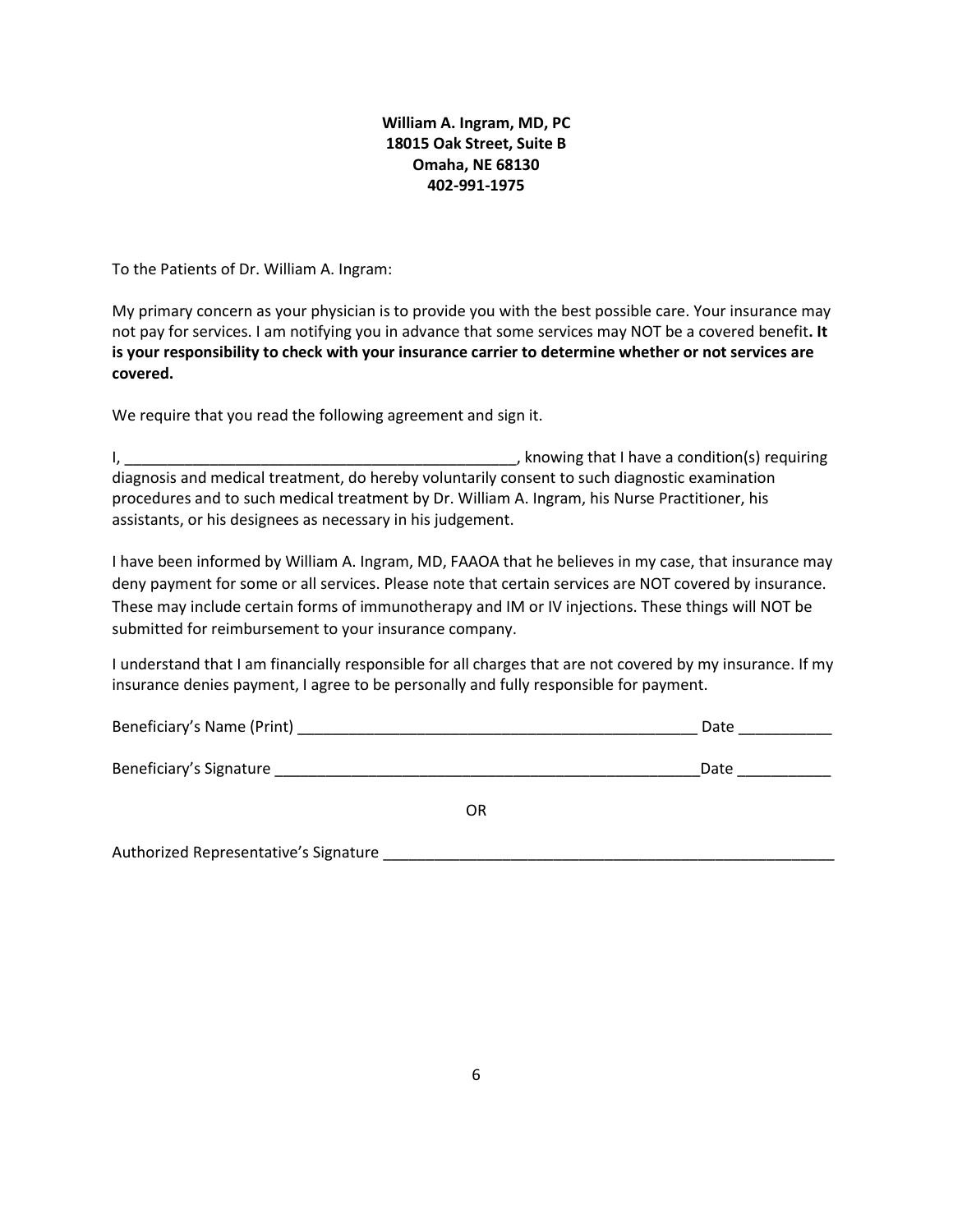**William A. Ingram, MD, PC 18015 Oak Street, Suite B Omaha, NE 68130 Telephone: 402-991-1975 Fax: 402-991-1974**

| Permission/Revocation of Access to Personal Health Information (PHI) by someone other than<br>patient: |                                                                                                   |
|--------------------------------------------------------------------------------------------------------|---------------------------------------------------------------------------------------------------|
|                                                                                                        |                                                                                                   |
|                                                                                                        |                                                                                                   |
|                                                                                                        |                                                                                                   |
| <b>Check one:</b>                                                                                      |                                                                                                   |
| Permit $\Box$                                                                                          | Revoke $\Box$                                                                                     |
| The following person(s) access to protected health information from William A. Ingram, MD, PC          |                                                                                                   |
|                                                                                                        |                                                                                                   |
|                                                                                                        |                                                                                                   |
|                                                                                                        |                                                                                                   |
|                                                                                                        |                                                                                                   |
| <b>Privacy Practices Regarding HIPPA/PHI.</b>                                                          | I acknowledge that I have been given the opportunity to review or receive a copy of the Notice of |
|                                                                                                        |                                                                                                   |
| <b>Signature of Patient/Patient's Representative</b>                                                   |                                                                                                   |
| <b>Printed Name of Patient/Patient's representative</b>                                                |                                                                                                   |
|                                                                                                        |                                                                                                   |
| FOR WILLIAM A. INGRAM, MD, PC USE:                                                                     |                                                                                                   |

**Received by: \_\_\_\_\_\_\_\_\_\_\_\_\_\_\_\_\_\_\_\_\_ (Employee's Initials)**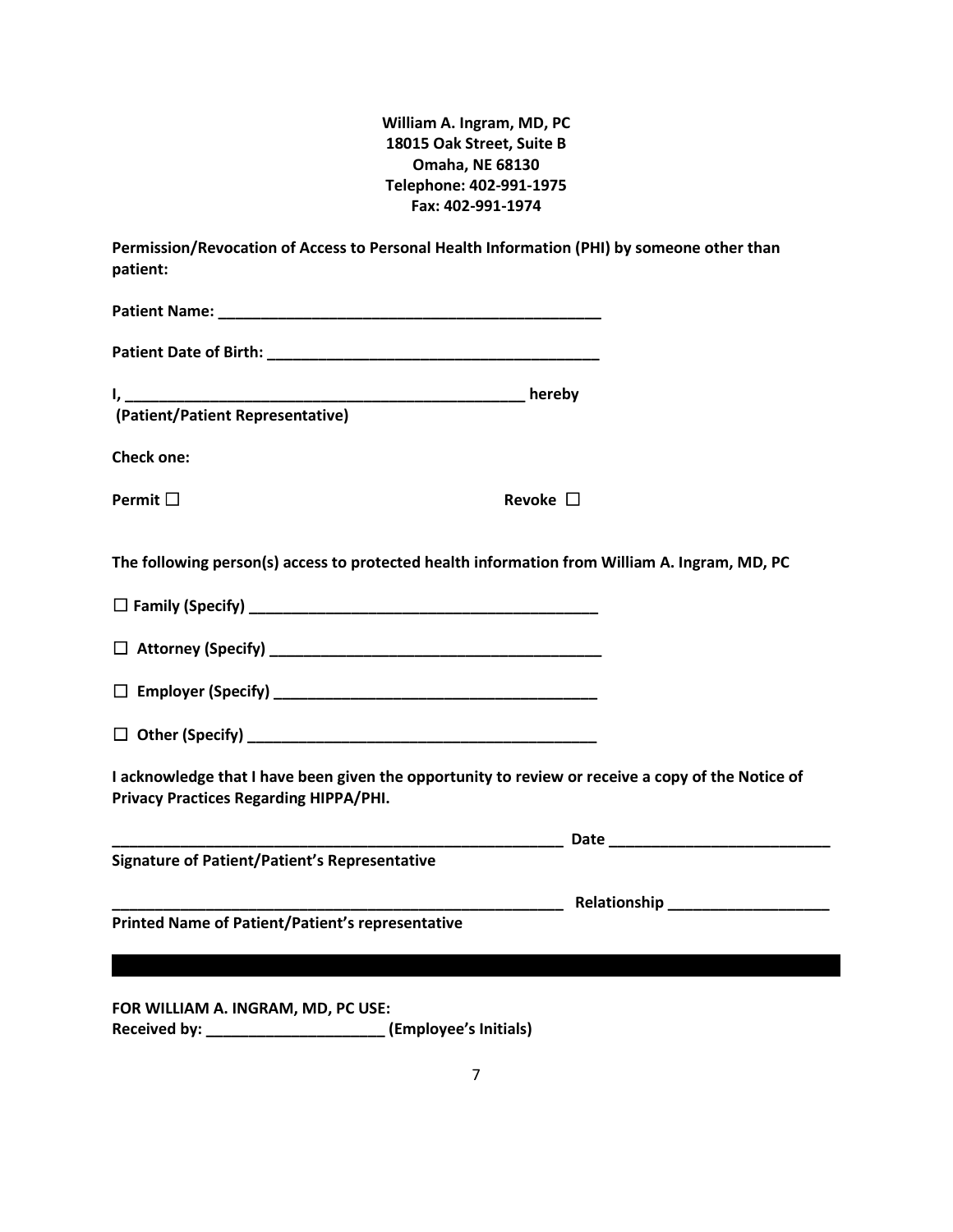### **William A. Ingram, MD, PC Financial Policy**

**Insurance:** The Practice will file claims with both your primary and secondary insurance companies. It is the responsibility of you, the patient, to familiarize yourself with the coverage, benefits and eligibility provided to you through your individual insurance plan. Your insurance carrier makes the final determination regarding eligibility and coverage. You agree to pay any portion not covered by your insurance. Insurance changes must be brought to our attention immediately as you, the patient, will be responsible for all charges not paid as a result of any change in insurance coverage. If the insurance company does not pay within 45 days following the submission of your claim, you are responsible for the remaining balance.

**Co-Payments:** If your coverage requires a patient co-pay, we are obligated by your insurance carrier to collect your co-pay at the time of service. Failure to collect co-pays puts both the patient and William A. Ingram MD, PC in default of the insurance contract. Please be prepared to pay the co-pay at each visit. Without it, you may be asked to reschedule.

**Deductibles:** If your coverage includes a patient deductible, you will be asked for payment in full at the time of service. Patients with high unmet deductible plans will be asked to remit a **minimum** deposit of \$150 at the time of your visit. (We will collect your credit card information when you check in.) Any remaining balance will be billed to your credit card upon receipt of your insurance carrier's Explanation of Benefits (EOB). Should the **remaining balance** exceed \$300, we will contact you to discuss payment arrangements.

**Self-Pay Patients:** If you do not have insurance, you will be asked to pay for services at the time of your visit. For many services, you will receive a 20% discount for payment in full on the day of your visit.

**Medicare:** William A. Ingram, MD, PC accepts Medicare assignment. By accepting assignment, Dr. Ingram agrees to accept Medicare's approved amount as payment for covered services. You, the patient, are responsible for any remaining balances. We will file a claim with your secondary insurance plan for you.

**Medicare ABN Form:** If you receive a service that may not be considered medically necessary by Medicare, you will be advised by the clinic staff and asked to sign an Advanced Beneficiary Notice (ABN). Medicare's determination that a service is not medically necessary does not mean that the service should not be provided to you. Dr. Ingram will recommend services based on your current health condition and his expert medical opinion. The ABN Form is your advance notification that the service(s) may not be covered, and you may be financially responsible. Testing or treatment will not proceed without your informed consent.

**Medicaid:** Clinic staff will verify Medicaid eligibility **at each visit**. Please have your current Medicaid card available. If a co-pay is required, your co-pay is due at the time of service.

**Referrals:** If you have an insurance plan that requires a referral from your primary care physician prior to a visit to a specialist, it is YOUR responsibility to obtain the referral. If you choose to seek the services of William A. Ingram, MD without the referral, YOU will be responsible for the payment of the charges, should your insurance company not approve the charges.

**Patient Statements:** You will be mailed your patient statement if a balance is due on your account. Payment is due upon receipt of your statement. Please contact our Billing Department at 1(888) 611-0851 for questions or concerns regarding your statement.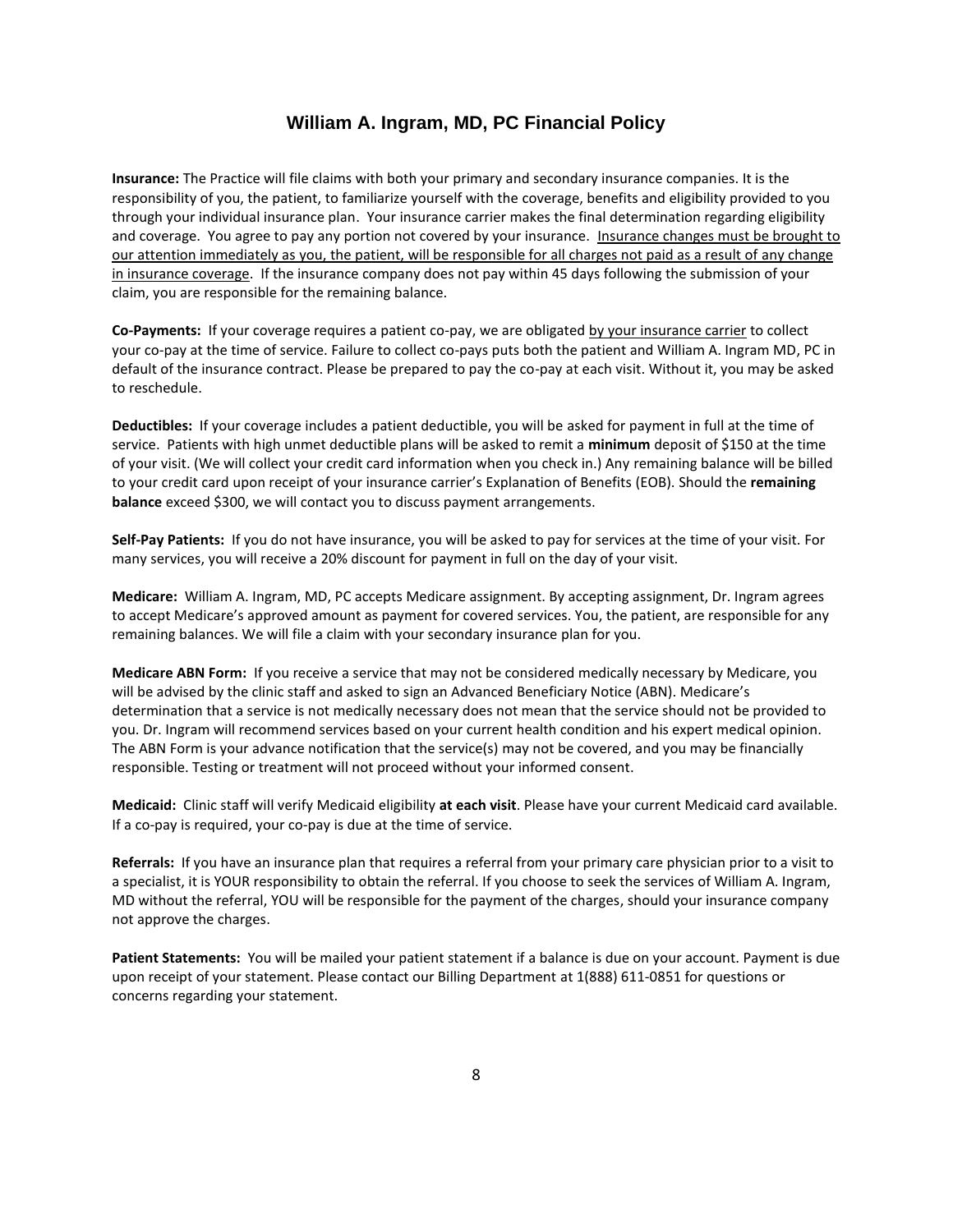**Payment Arrangements:** If you are unable to pay for your patient statement balance in full, contact our Billing Department at 1(888) 611-0851 to discuss payment options. Payment plans may be available to payoff balances within 90 days.

**Outstanding Balances:** If you have any outstanding self-pay or insurance designated outstanding balances for copays, deductibles and other unpaid out-of-pocket expenses, you will be asked to remit payment at your next visit or you may be required to reschedule your appointment. Chronic non-payment of bills can constitute separation from the practice.

**Collections:** Unpaid balances will be forwarded to our collection agency. Once an account has been referred to a collection agency, you must work directly with them to satisfy your debt. If you return to our office for services, you will be required to pay in full **prior** to receiving any future services.

**Payment Methods:** We accept cash, checks and most major credit cards. There will be a fee for returned checks.

All fees for the professional services rendered are the responsibility of the patient. Necessary forms will be completed to help expedite insurance carrier payments. However, the patient is responsible for all fees, regardless of insurance coverage.

If it is necessary to turn the fee(s) for services rendered over to collection for non-payment after 60 days, then the patient is responsible for the bill, interest, collection and attorney fees.

I have read the Financial Policies of William A. Ingram MD, PC and agree to comply with the Financial Policies. In addition, William A. Ingram MD, PC has my permission to provide medical documentation in order to obtain reimbursement.

Printed Patient Name: \_\_\_\_\_

| Patient Signature:           | Date: |  |
|------------------------------|-------|--|
| {Patient or Parent of Minor) |       |  |

9